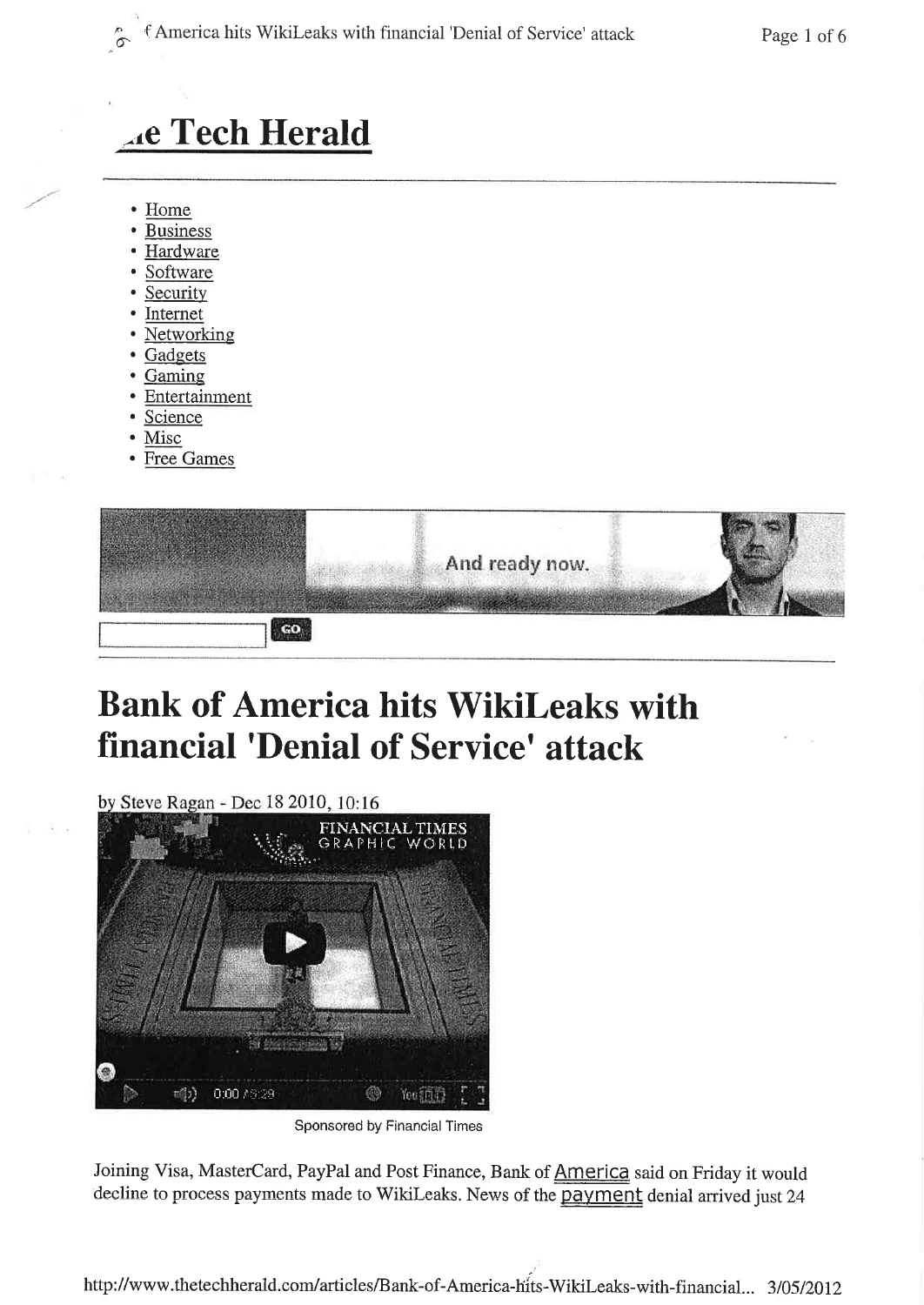hours after Wikileaks founder Julian Assange was released on bail and rumors of a financial leak began spreading.

With more than 57 million customers, Bank of America (BoA) is one of the world's largest financial institutions. In a statement issued late Friday evening, BoA said it is joining actions previously announced by Visa Europe, MasterCard, PayPal, and others (Post Finance), adding that it "will not process transactions of any type that we have reason to believe are intended for WikiLeaks."

"This decision is based upon our reasonable belief that WikiLeaks may be engaged in **activities** that are, among other things, inconsistent with our internal policies for processing payments," it explained,

Earlier this month, in separate statements to The Tech Herald, Visa Europe and MasterCard confirmed their denial of access due to questions over Wikileaks'business.

Visa Europe explained it was dropping payments to Wikileaks "pending further investigation into the nature of its business and whether it contravenes Visa operating rules."

MasterCard simply stated the suspension would remain "until the situation is resolved." What that situation is exactly, it would not say.

eBay-owned PayPal cited AUP violations for its decision to suspend Wikileaks' use of its network. PayPal is the only company, despite there being no charges or evidence that says otherwise, that labeled WikiLeaks as illegal.

PayPal said on its company blog that WikiLeaks' access was "permanently restricted... due to a violation of the PayPal Acceptable Use Policy, which states that our payment service cannot be used for any activities that encourage, promote, facilitate or instruct others to engage in illegal activity."

In each case, the financial service businesses revoked access due to something that has never been proven in any court of law. It hasn't been mentioned, at least not in the major coverage of 'Cablegate', but the moment they revoked access to WikiLeaks, these five organizations were starting their own Denial-of-Service (DoS) attack.

This DoS attack impacts the way Wikileaks can collect donations, and denies innocent consumers the ability to do so. Given the freedom stripped from consumers, you'd think there would be an issue over financial censorship.

Yet nothing has been said, and perhaps that is because WikiLeaks supporters are in the minority. The financial giants know there services are needed, and the consumer simply has to take things as they are. Else, it's spend using **cash** alone.

Anyone with a bank account can attest to the fact that you cannot escape the relationship with Visa or MasterCard. You can, of course, cancel your PayPal account, but protected and legitimate forms of online payments are hard to come by.

On Twitter, 'Wikileaks asked: "Does your business do business with Bank of America? Our advice is to place your funds somewhere safer."

That comment could lead one to assume there is something wrong with having a BoA account, aside from the censoring of its customer's **Spending** power, but it could also mean that something big is coming.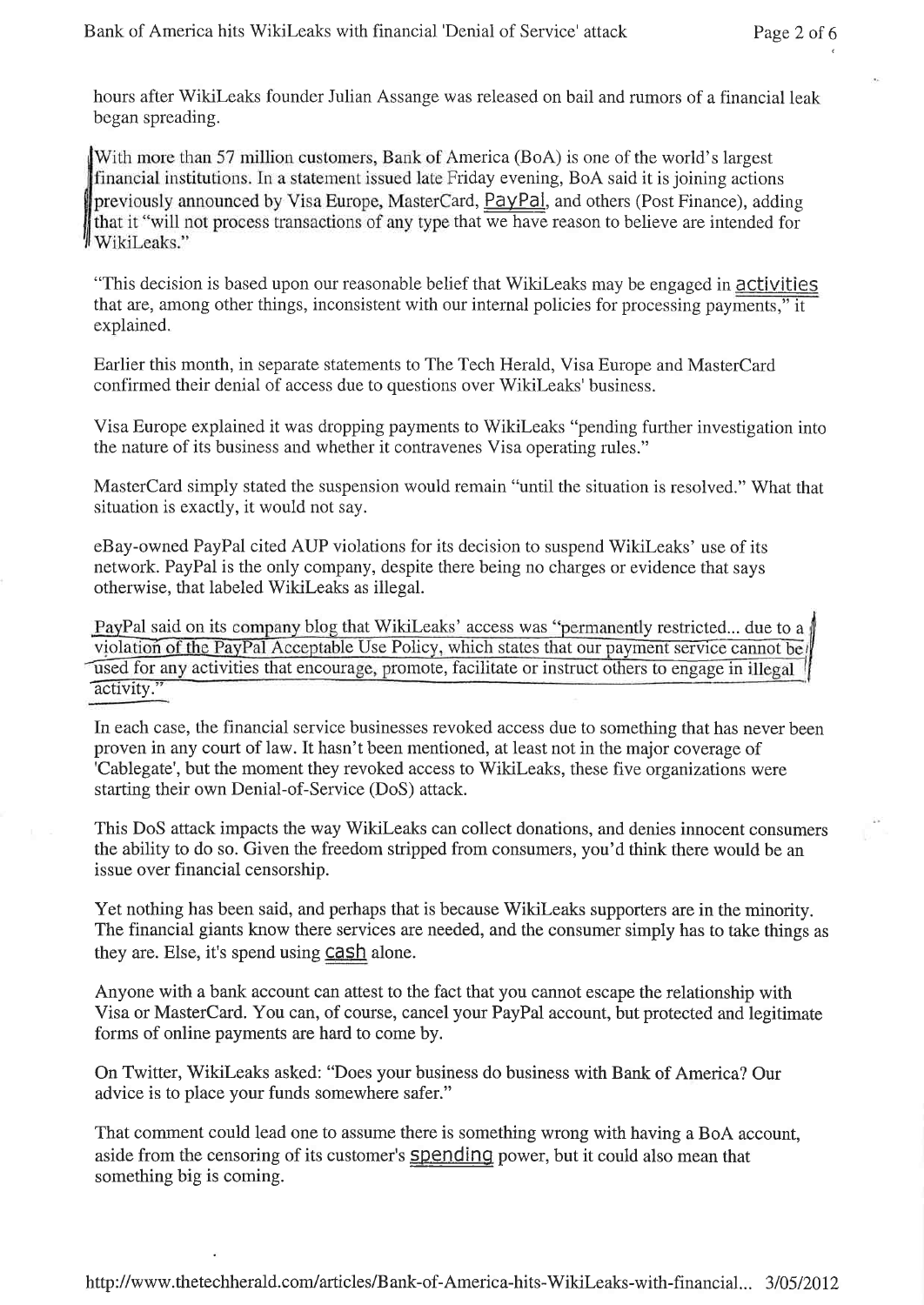Earlier this month, rumors started to spread that WikiLeaks has details on a major financial institution. Could BoA be the subject of the next leak? Is this the reason for the moves it is now making? No one yet knows, and its press statement is lacking in detail.

According to the Reykjavik Grapevine, the Icelandic Parliamentary General Committee has met to discuss the ban placed on WikiLeaks by Visa and MasterCard. The committee meeting centered on what legal grounds the two credit firms had for the ban, requesting proof that their actions were more than a decision taken because of foreign sources.

Meanwhile, DataCell, the company that processed Visa and MasterCard transactions for WikiLeaks, said it will be taking legal action against both companies.

"We can not believe WikiLeaks would even create scratch at the brand name of Visa. The suspension of payments towards WikiLeaks is a violation of the agreements with their customers," the DataCell statement said.

"Visa users have explicitly expressed their will to send their donations to WikiLeaks and Visa is not fulfilling this wish. It will probably hurt their brand much, much more to block payments towards WikiLeaks than to have them occur," it added.

The major issue is one of financial freedom. You can't use a debit or credit card from your bank without it coming from MasterCard or Visa most times. Likewise, you cannot close your BoA account in protest if it is the only bank in town, or its rates and fees make switching cost prohibitive.

It's your money, but it doesn't matter. Banking institutions can and will tell you what to do with it. Scary, eh?

## **Around the Web**

Hang Onto Gains



3DS On The Way?

Windows 8 Tablet

Networks!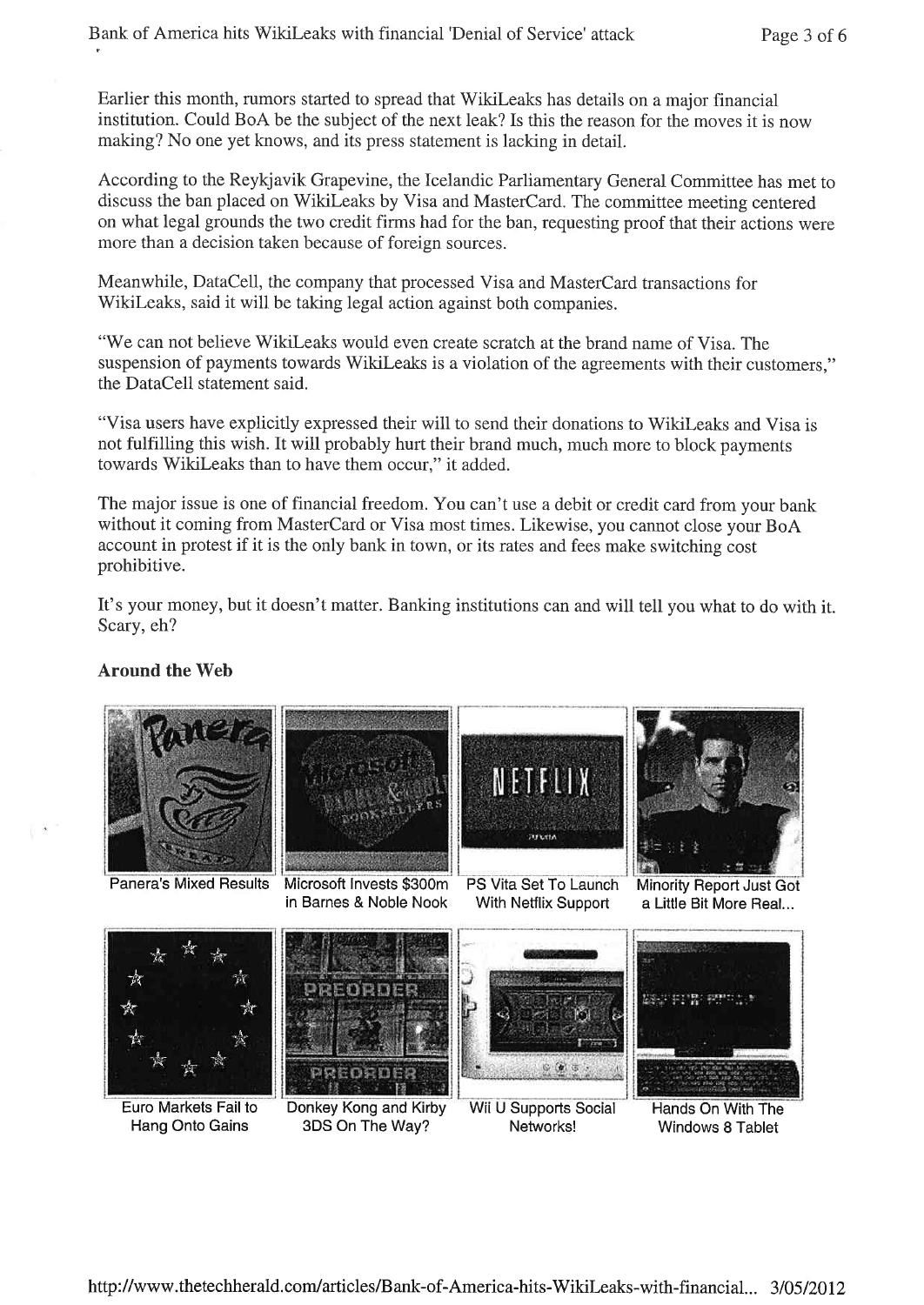

Woman Goes On Sunlight DietSwiss To Send Waste Into Space? Are You Ready For Keyboard Is There Social Network Beyond





Robots Will Defeat Humans at Soccer **Blowing Up Blogs** 

The Amazing New Japanese Surveilance System



Top 5 Essential Bodybuilding **Supplements** 



**Evolution Of The Geek** 

# **Comment on this Story**

### Echo o Items

Admin

|                     | Login | Your name here |  |
|---------------------|-------|----------------|--|
|                     | Share | This Page      |  |
| What's on your mind |       |                |  |
|                     |       |                |  |
|                     |       |                |  |
|                     |       |                |  |

## Internet

Index

**News** 

## **Support TTH on Facebook**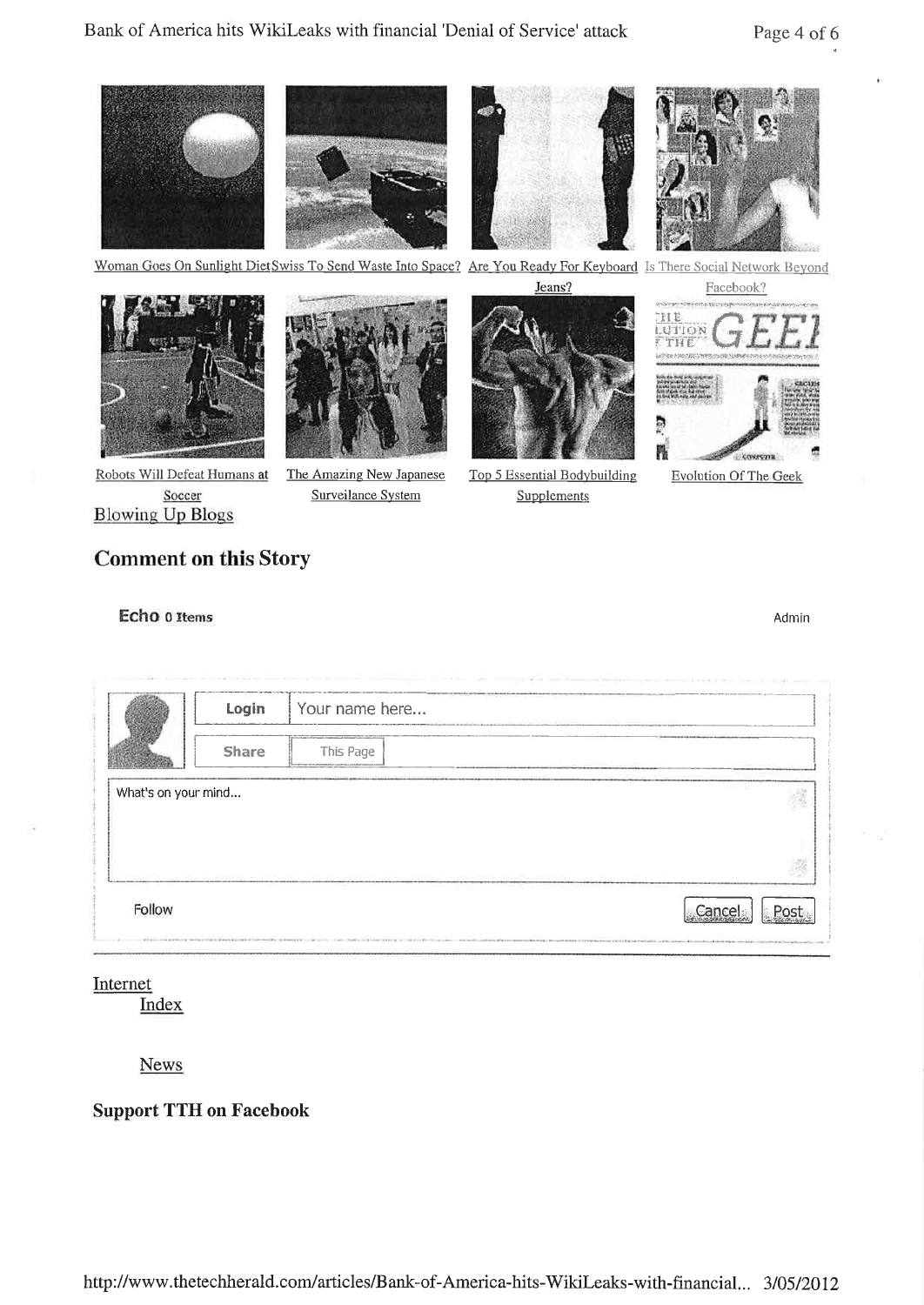

http://www.emirates247.com/news/world/visa-mastercard-choke-off-wikileaks-donatio... 3/05/2012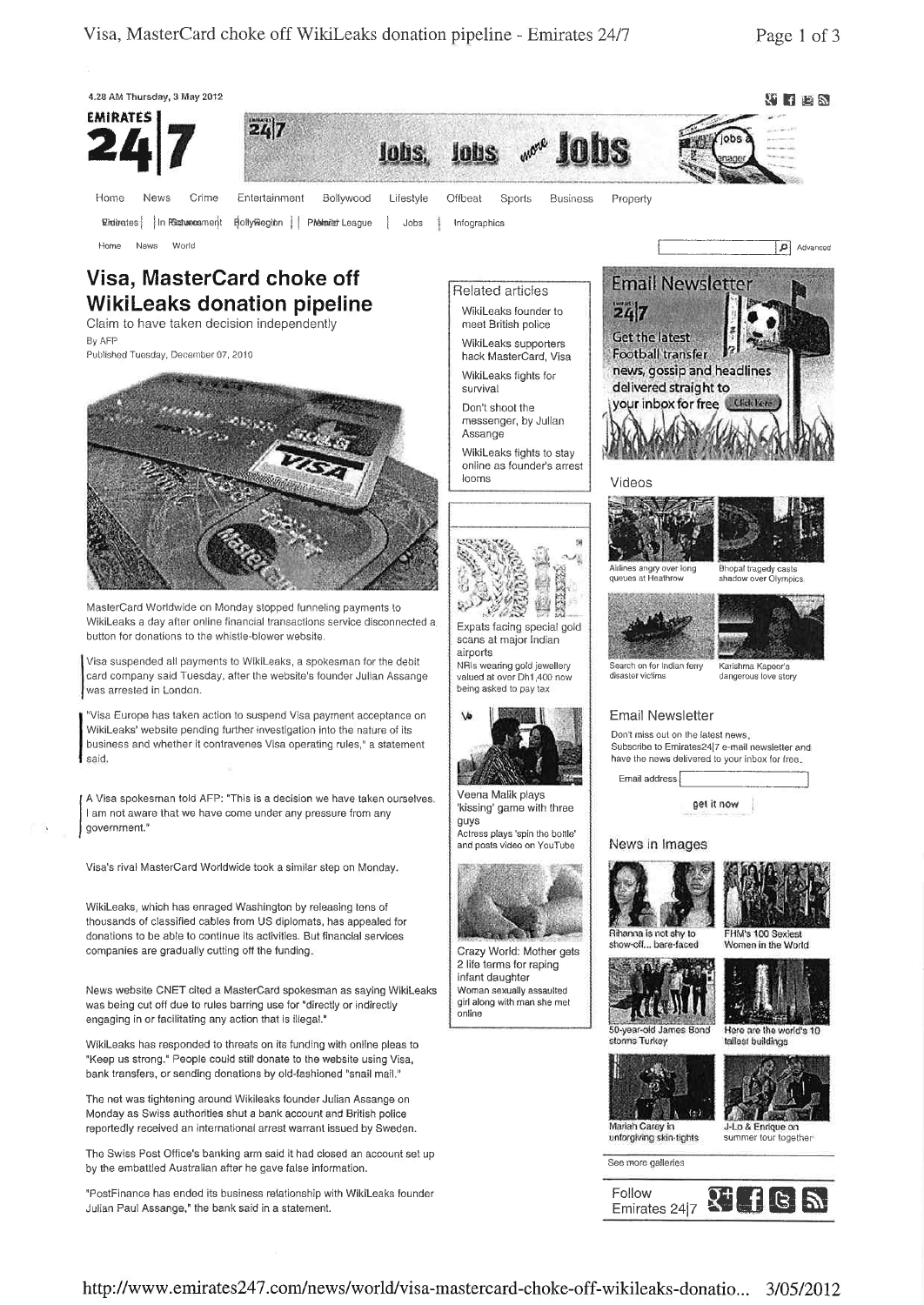WikiLeaks had advertised the PostFinance account details online to "donate directly to the Julian Assange and other Wikileaks Staff Defense Fund," giving an account name of "Assange Julian Paul, Geneve."

WikiLeaks came under attack from a different angle during the weekend when a "hacktivist" operating with the handle "th3j35t3r" disabled the website with a dedicated-denial-of-service (DDoS) attack, according to Internet security firm Panda Labs

A statement evidently issued by the hacker, or hackers, at microblogging service Twitter claimed the assault was retaliation for WikiLeaks "attempting to endanger the lives of our troops, other assets & foreign relations," according to Panda

In one of its most explosive leaks of US secrets so far, WikiLeaks divulged a list of key infrastructure sites around the world that, if attacked by terrorists, could critically harm US security.

The DDoS attack kept WikiLeaks down for nearly 28 hours before it was moved elsewhere on the Internet to evade the onslaught, according to Panda.

Mirror websites, which replicate WikiLeaks' data, have sprung up on servers in various countries.

The release added to the political storm engulfing Wikileaks and Assange, who broke cover on Friday to say in an online chat that he had boosted his security afler receiving death threats

The elusive 39-year-old is thought to be hiding in Britain.

A court in the Swedish capital had ordered on November 18 an arrest warrant for Assange for questioning on suspicions of "rape, sexual molestation and unlawful coercion" in Sweden in August.

|  |  |  |  |  |  |  |  | 子善百日云边日 Like (0) | 西西 |  |
|--|--|--|--|--|--|--|--|------------------|----|--|
|--|--|--|--|--|--|--|--|------------------|----|--|

**Comments** 

#### Have your say

Comments submitted by third parties on this site are the sole responsibility of the individual/s whose content is submitted. DMI accepts no responsibility for the content of comment/s, including, without limitation, any error, omission or inaccuracy therein. Please note that your email address will NOT appear on the site.



By submitting your comments you agree to this website's Terms & Conditions

Submit<sub>s</sub>

Most Popular in News

Read Emailed Commented

Expats facing special gold scans at major Indian aimorts An ostrich goes jogging in the wrong lane<br>What part of their income do Dubai residents spend on rent? Al Qaeda may carry bomb implanls Egyplian sends'Jinn cure' to Saudis

#### Latest jobs available

HR administrator/ PA amaryllis beauty clin¡c,Abu Dhabì, 2O12-O5-O2 United Arab Emirales

Segment Manager Road Lighting Philips<br>Philips Electronics Middle East & 2012-05-02 Philips Electronics Middle East & 2012-05-02<br>Turkey ,Dubai, United Arab Emirates

Networking and MS Office Instructor cum Mentor Learning Lab Administrator Human Soft,Doha, Qatar 2012-05-02

Marketing Manager Regency Group Holding ,Doha, Oatar 2O12-O5-O2

\*\* Maths Teachers - Amazing Opportunity -Shanghai, China \*\*

Remedy Recruitmenl Group 2O12-O5,O2 LTD,China

More jobs on Emirates 2417



News Crime Entertainment<br>Emirates Local Films & Music Bollywood Lifestyle Offbeat Sports<br>Buzz Health This is life Cricket Euslness Propérly Community Joumalism Emirates Local Films & Music<br>Government Region Celebrity Gos Health This is life Cricket<br>Shopping Crazy World Footbal Economy & Finance Real Estate<br>Corporate Rentals Editoriál Pollcy Take One Shop<br>Food Region Celebrity Gossip<br>World Events Prtvacy Policy Region Technology Tennis Contact Us World Fashion Golf Energy About Us Travel Other Advertise Terms & Condilions iPâd & iPhone Apps SI 247 pallolulul QUI D,

Back to top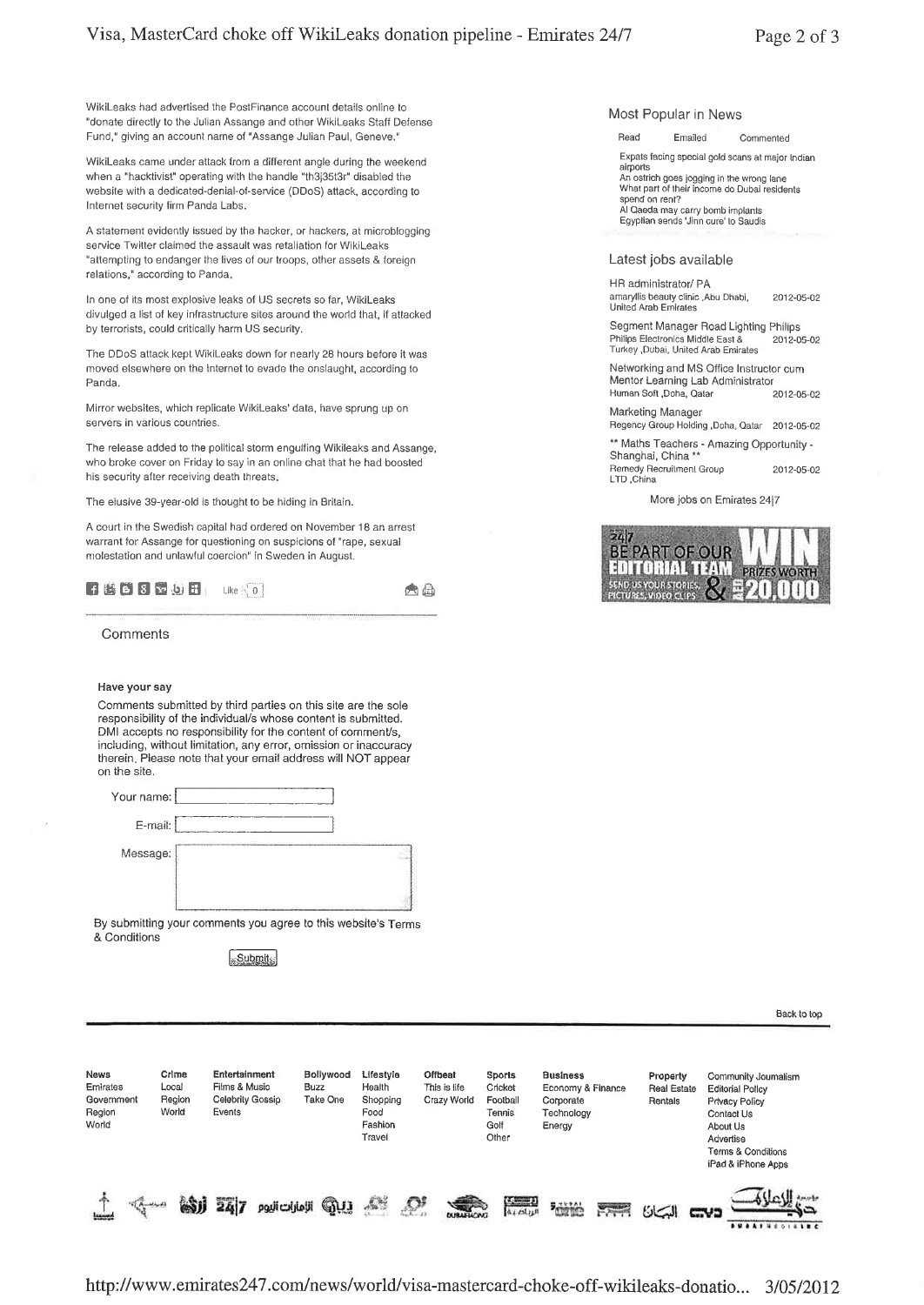# CNET News

# MasterGard pulls plug on **WikiLeaks payments**

MasterCard is pulling the plug on WikiLeaks a few days after PayPal did the same, drying up another source of funds, CNET has learned.

by Declan McCullagh | December 6, 2010 2:37 PM PST

MasterCard is pulling the plug on payments to Wikileaks, a move that will dry up another source of funds for the embattled document-sharing Web site, CNET has learned.



There are some things you can't buy with MasterCard.

"MasterCard is taking action to ensure that Wikileaks can no longer accept MasterCard -branded products," a spokesman for Mastercard worldwide said today.

That further limits the revenue sources for Wikileaks, which has seen its finances systematically attacked in the last few days, as the Swiss authorities **shut down**<br>[http://www.google.com/hostednews/ap/article/ALeqM5gXMx4nWkMrOog

docld=91ae98d274de4b2a920fc4cdea133f71] a bank account used by editor Julian Assange, and PayPal **permanently restricted** 

[http://www.cnet.com/8301-13578 3-20024649-38.html] the account used by the group. Wikileaks has responded with an increasing number of fund-raising requests that **urge** 

[http://twitter.com/wikileaks/status/10567274838622208] supporters to ''KEEP US STRONG.''

Assuming that MasterCard blocks payments, the only easy way to donate electronically would be with a Visa credit card through a Web page hosted

lhttps://donations.datacell.com/l by lceland-based Datacell.com.

Representatives of Visa did not respond to requests for comment from CNET today. (Wikileaks also solicits payments sent through the U.S. mait.)

MasterCard said it was cutting off payments because WikiLeaks is engaging in illegal activity. "MasterCard rules prohibit customers from directly or indirectly engaging in or facilitating any action that is illegal," spokesman Chris Monteiro said.

The move to cordon offWikileaks comes as a noose appears to be tightening around the neck of editor Julian Assange, who is the target of an arrest warrant issued today in